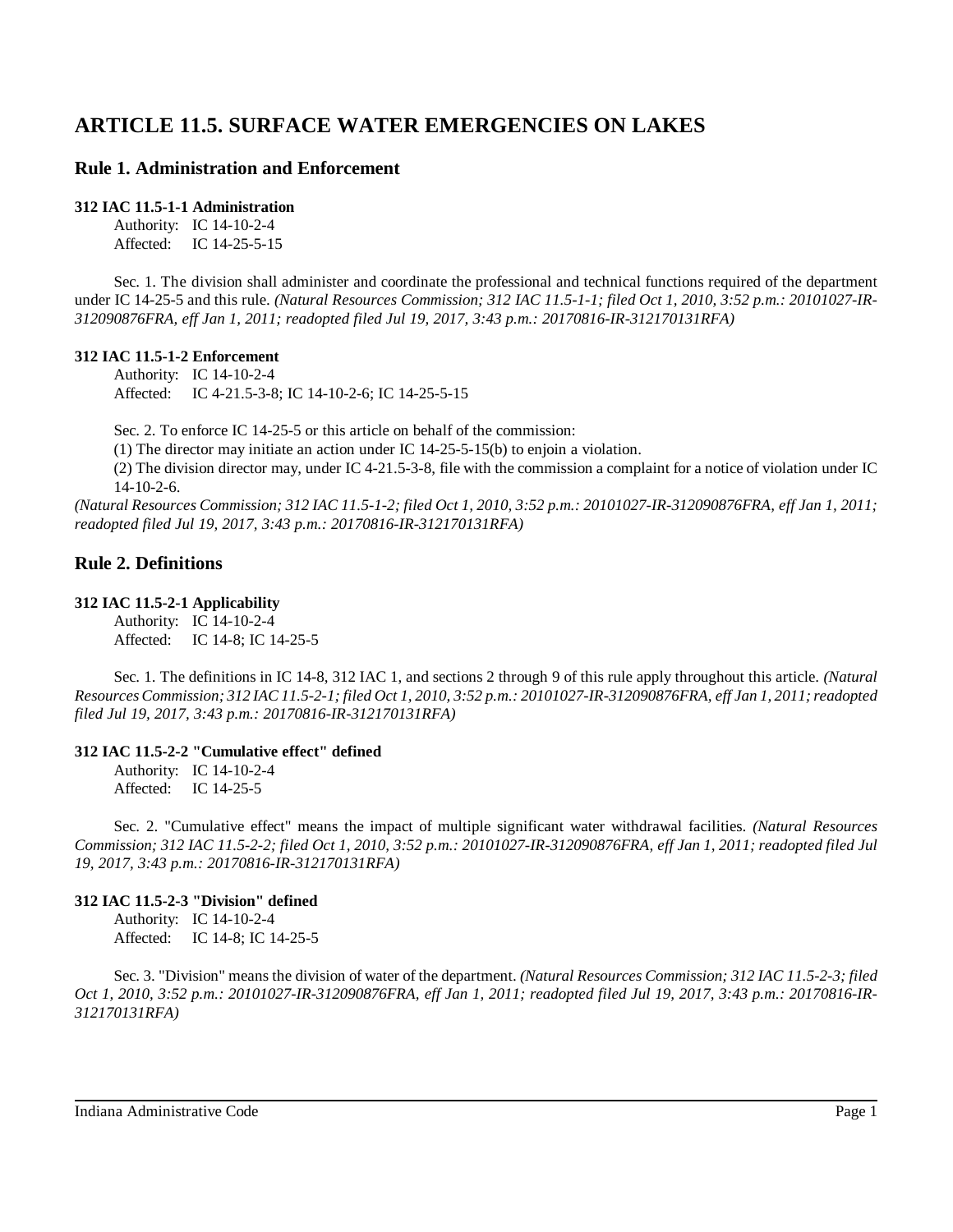#### **312 IAC 11.5-2-4 "Extraordinary or unique natural resource" defined**

Authority: IC 14-10-2-4 Affected: IC 14-25-5; IC 14-29-6; IC 14-31-1

Sec. 4. "Extraordinary or unique natural resource" means a natural resource that is exceptional to a very marked extent within Indiana and includes the following:

(1) A plant or animal that is a rare, threatened, or endangered species.

(2) A waterway located within one-half (1/2) mile of a freshwater lake and determined by the department to qualify as a natural river or a scenic river under IC 14-29-6 and 312 IAC 7-2.

(3) A nature preserve dedicated under IC 14-31-1.

(Natural Resources Commission; 312 IAC 11.5-2-4; filed Oct 1, 2010, 3:52 p.m.: 20101027-IR-312090876FRA, eff Jan 1, 2011; *readopted filed Jul 19, 2017, 3:43 p.m.: 20170816-IR-312170131RFA)*

#### **312 IAC 11.5-2-5 "Financial responsibility bond" defined**

Authority: IC 14-10-2-4 Affected: IC 14-25-5

Sec. 5. "Financial responsibility bond" means any of the following:

(1) A surety bond.

(2) A certificate of deposit.

(3) A cashier's check.

(4) A letter of credit.

(Natural Resources Commission; 312 IAC 11.5-2-5; filed Oct 1, 2010, 3:52 p.m.: 20101027-IR-312090876FRA, eff Jan 1, 2011; *readopted filed Jul 19, 2017, 3:43 p.m.: 20170816-IR-312170131RFA)*

## **312 IAC 11.5-2-6 "Freshwater lake" defined**

Authority: IC 14-10-2-4 Affected: IC 14-25-5

Sec. 6. (a) "Freshwater lake" means a body of standing surface water that contains at least ten (10) acres at the body of water's normal level and:

(1) is of natural origin; or

(2) was originally constructed to permanently retain water and was in existence at least five (5) years before the commencement of water withdrawals by a significant water withdrawal facility.

(b) The term does not include Lake Michigan. *(Natural Resources Commission; 312 IAC 11.5-2-6; filed Oct 1, 2010, 3:52 p.m.: 20101027-IR-312090876FRA, eff Jan 1, 2011; readopted filed Jul 19, 2017, 3:43 p.m.: 20170816-IR-312170131RFA)*

#### **312 IAC 11.5-2-7 "Lake owner" defined**

Authority: IC 14-10-2-4 Affected: IC 14-25-5

Sec. 7. "Lake owner" means a person in possession of property that includes a physical part of, or a legal interest in, a freshwater lake. *(Natural Resources Commission; 312 IAC 11.5-2-7; filed Oct 1, 2010, 3:52 p.m.: 20101027-IR-312090876FRA, eff Jan 1, 2011; readopted filed Jul 19, 2017, 3:43 p.m.: 20170816-IR-312170131RFA)*

#### **312 IAC 11.5-2-8 "Significant environmental harm" defined**

Authority: IC 14-10-2-4 Affected: IC 14-25-5